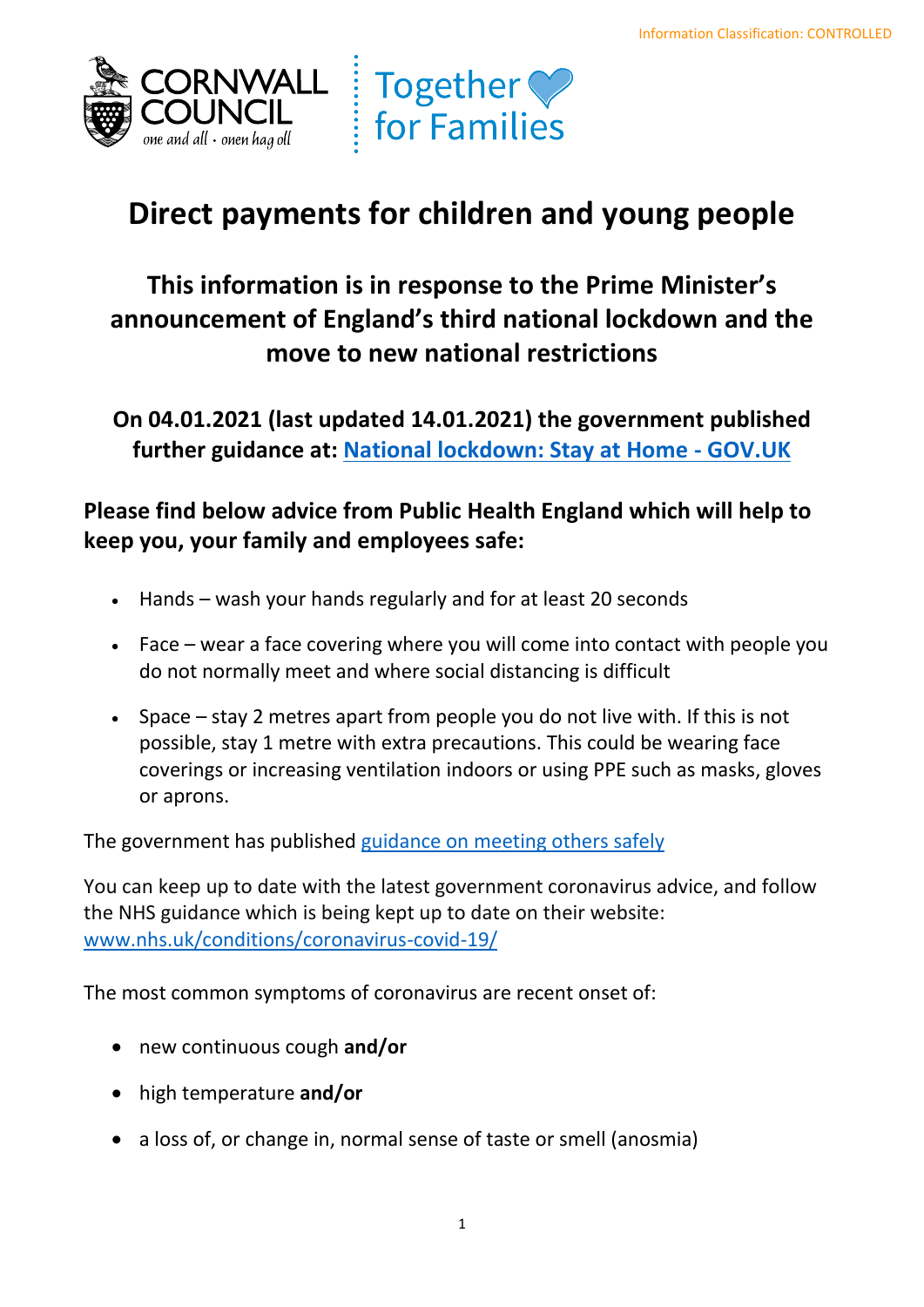To check the main symptoms of coronavirus please visit the NHS information page at: [Symptoms of coronavirus \(COVID-19\) -](https://www.nhs.uk/conditions/coronavirus-covid-19/symptoms/) NHS (www.nhs.uk)

 Further information is available from the Department of Health and Social Care guidance updated on 18 November 2020 at: [receiving direct payments and personal assistants -](https://www.gov.uk/government/publications/coronavirus-covid-19-guidance-for-people-receiving-direct-payments/coronavirus-covid-19-qa-for-people-receiving-a-personal-budget-or-personal-health-budget) GOV.UK (www.gov.uk) [Using direct payments during the coronavirus outbreak: full guidance for people](https://www.gov.uk/government/publications/coronavirus-covid-19-guidance-for-people-receiving-direct-payments/coronavirus-covid-19-qa-for-people-receiving-a-personal-budget-or-personal-health-budget) 

#### **COVID-19 vaccinations for personal assistants**

 The COVID-19 vaccination programme is being rolled out nationally by the NHS and in Cornwall and Isles of Scilly by Royal Cornwall Hospitals Trust (RCHT).

 Hospital hubs and GPs have been asked to vaccinate in line with the clinical priorities independently set by the Joint Committee of Vaccination and Immunisation (JCVI) on the groups that should be prioritised for vaccination.

 Personal assistants are within the priority group of frontline health and social care workers who are eligible to receive the vaccine.

 We are working closely with our Public Health Team to arrange COVID-19 vaccinations for personal assistants and agency provided staff working with disabled children and young people.

 permission to share their name and email address for the sole purpose of booking a COVID-19 vaccine, we will send their contact details to RCHT. Once you have checked with your personal assistant and they have given their

 Cornwall Council's Public Health Desk will send your personal assistant an email with a link for them to book their own vaccination. The email may go to into their spam folder, so you should ask your personal assistant to check this.

 **appointment themselves via the link and should not share the booking link or book**  The booking link is for your personal assistant only. **They will need to book the on behalf of anyone else.** 

 **The list of names we have sent RCHT is confirmation of their employment as a personal assistant. Personal assistants should take a form of photo ID to verify their identity to their vaccination appointment. We have been advised that there is no need for them to verify their employment, only their identity.**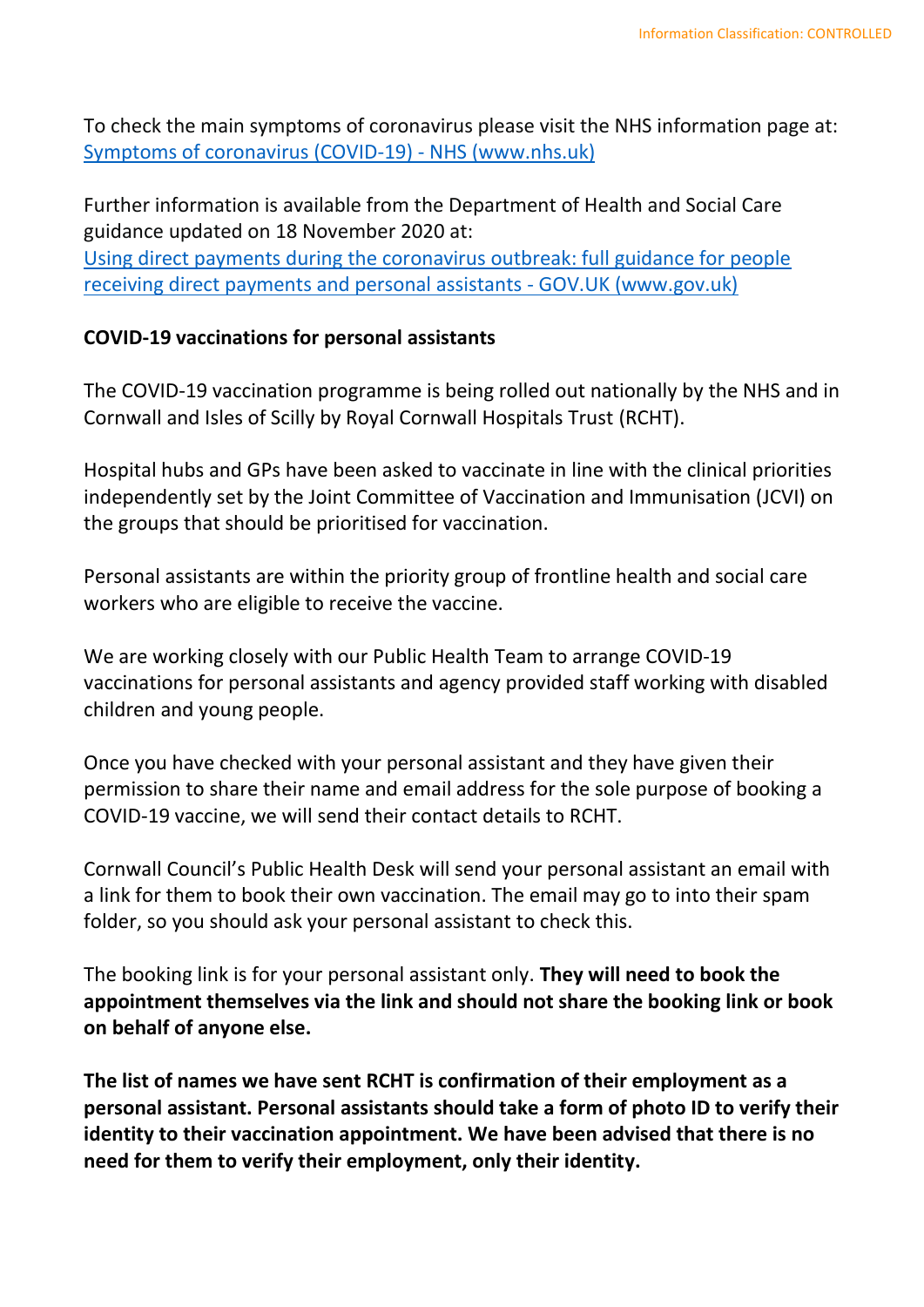The Vaccination Centre at RCHT will be aware of who has been invited to book an appointment and will turn people away if they have not been sent the booking link directly.

Unfortunately, RCHT are not able to invite parents or carers to register for a vaccine appointment at this stage.

 We have also shared with Public Health the contact details of those agencies who provide support to children and young people receiving direct payments. Agency staff are also eligible to be offered a COVID-19 vaccination.

 [Priority groups for coronavirus \(COVID-19\) vaccination: advice from the JCVI, 30](https://www.gov.uk/government/publications/priority-groups-for-coronavirus-covid-19-vaccination-advice-from-the-jcvi-30-december-2020)  There is further information on the vaccination roll-out programme at: December 2020 - [GOV.UK \(www.gov.uk\)](https://www.gov.uk/government/publications/priority-groups-for-coronavirus-covid-19-vaccination-advice-from-the-jcvi-30-december-2020) 

We know that you will be keen to find out about the developing COVID-19 vaccination programme in Cornwall. The Cornwall Council website will have more updates as information becomes available.

 In the meantime you can find information about the COVID-19 vaccination online at [www.nhs.uk/covidvaccination](https://eur03.safelinks.protection.outlook.com/?url=http%3A%2F%2Fwww.nhs.uk%2Fcovidvaccination&data=04%7C01%7CNatasha.Howard%40cornwall.gov.uk%7Cdb9e6b44fdfd4195b07f08d8b649bb28%7Cefaa16aad1de4d58ba2e2833fdfdd29f%7C0%7C0%7C637459775076751915%7CUnknown%7CTWFpbGZsb3d8eyJWIjoiMC4wLjAwMDAiLCJQIjoiV2luMzIiLCJBTiI6Ik1haWwiLCJXVCI6Mn0%3D%7C2000&sdata=2xcv7INI8mpVgZSVIQNLSI%2Bv54sf%2Bc60602udZDwpUo%3D&reserved=0) 

#### **COVID-19 testing with symptoms**

Anyone with coronavirus symptoms can get a test.

visiting NHS.uk. There is further information at: **[Getting tested for COVID-19 -](https://www.cornwall.gov.uk/health-and-social-care/public-health-cornwall/information-about-coronavirus-covid-19/your-health-symptoms-and-staying-safe/getting-tested-for-covid-19/)** If you have any coronavirus symptoms you can access a free test by calling 119 or [Cornwall Council](https://www.cornwall.gov.uk/health-and-social-care/public-health-cornwall/information-about-coronavirus-covid-19/your-health-symptoms-and-staying-safe/getting-tested-for-covid-19/) 

 This test is different to the antibody test. The COVID-19 test will tell you if you have COVID-19 at the time you take the test. The antibody test will tell you if you have previously had COVID-19 and built up antibodies.

#### **Asymptomatic testing for COVID-19**

 A government press release was published on 10.01.2021 relating to rapid regular testing for people without symptoms: **Asymptomatic testing to be rolled out across** [the country starting this week -](https://www.gov.uk/government/news/asymptomatic-testing-to-be-rolled-out-across-the-country-starting-this-week) GOV.UK (www.gov.uk)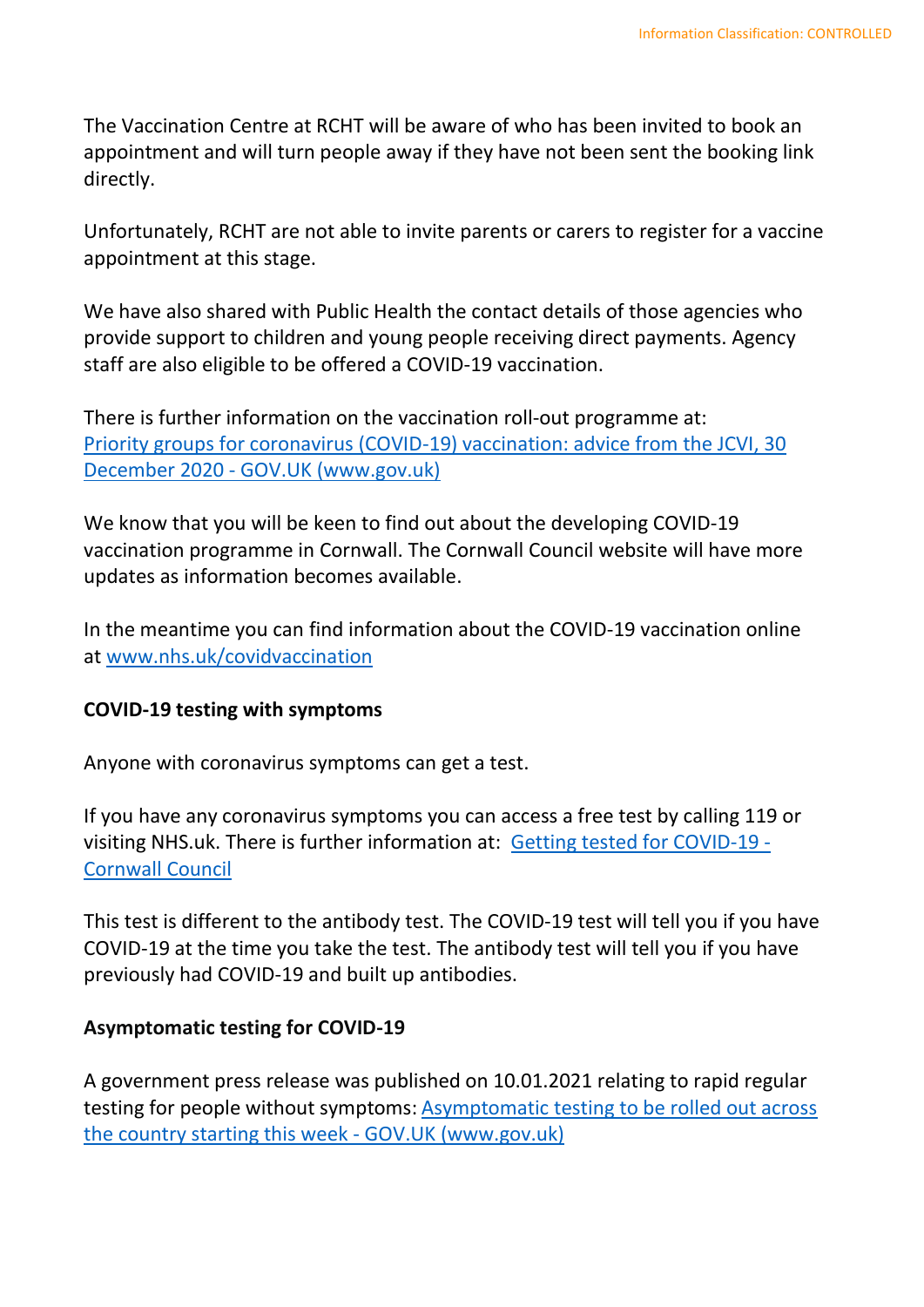#### **COVID-19 antibody testing for personal assistants**

 Antibody testing is available across England and is being provided free of charge to antibodies to the COVID-19 virus to see if you have previously had the virus and will inform government research. To sign up for an antibody test, PAs will need personal assistants. The antibody test is a voluntary blood test which detects to [register on the online portal.](https://www.gov.uk/get-coronavirus-antibody-test)

 You cannot take the test if you currently have symptoms or have been advised to take the COVID-19 test.

#### **Free access to the winter flu vaccination for personal assistants**

 All frontline health and social care workers are being encouraged to get the flu vaccination. This year, for the first time, PAs are eligible. They can access the vaccine free of charge from GPs and community pharmacies through the NHS Complementary Scheme.

 To access the scheme, PAs will simply need to attend a GP surgery or community to a free flu vaccination and there is a letter that can be used for identification. pharmacy. Sometimes people have been asked to provide proof of their entitlement

 Flu is a serious illness that can cause severe complications and death. Vaccination helps prevent individuals from getting flu or from spreading it to people who receive care and support.

 programme which includes guidance for PAs. The government has published promotional material about the flu immunisation

 Access to the guidance, a leaflet about free flu vaccinations and a letter of entitlement for PAs is available at: *flu immunisation guidance.pdf* 

#### **Can my personal assistant continue to provide support and spend time in our family home?**

 Personal Assistants are care workers and have been designated critical workers in the COVID-19 response. Personal Assistants can continue to go to work. PAs can continue to carry out their usual tasks and can spend time in your home. They must wear the appropriate personal protective equipment (PPE) and you must complete a risk assessment.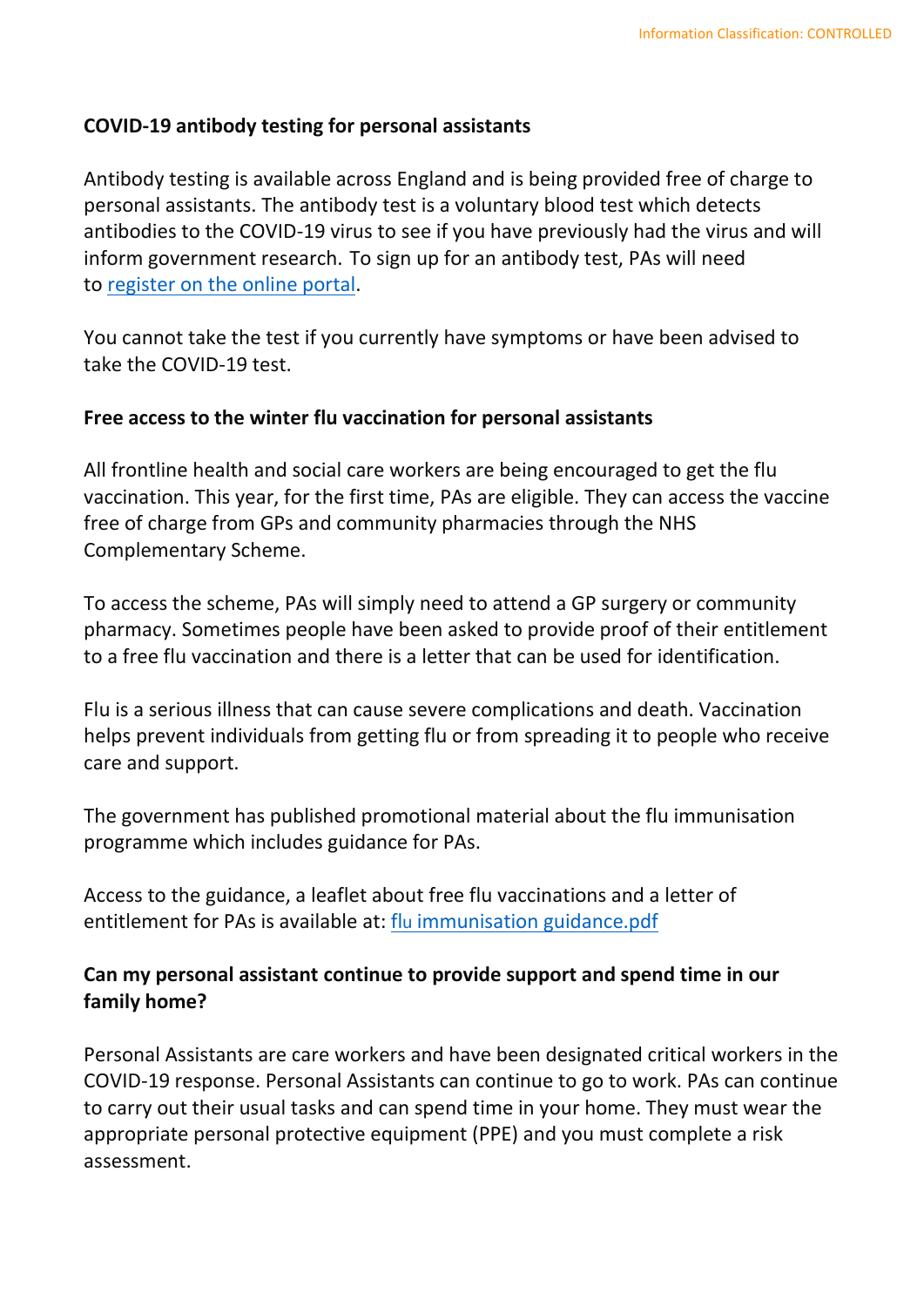The risk of transmission can be substantially reduced if COVID-19 secure guidelines are followed closely: There is further information at: [www.gov.uk/guidance/working-safely-during-coronavirus-covid-19/homes](http://www.gov.uk/guidance/working-safely-during-coronavirus-covid-19/homes) 

 COVID-19 brings extra risk and complexity. It may mean different ways of working which should always be risk-based. Your Employers Liability Insurance provider has risk-assessment tools and information on practical steps for personal assistants returning to work. If you need these please contact your insurance provider or your Personalisation Support Advisor.

#### **Will my direct payments continue to be paid?**

 Yes. The usual four weekly payments will continue to be made to the designated DP bank account. We will not stop the regular payments, unless you have asked us to do so or we have had a conversation with you.

 months. Because of this have asked for their direct payments to be temporarily Some families have received no PA, agency or childcare support over the past few suspended.

 Do make sure that you are using the contingency amount (eight weeks of DP funds) for support if you need to.

 If you wish to return unused direct payment funds, please contact your Personalisation Support Adviser. In the future we will discuss with you the balance of funds you have in the DP account through our review process. If necessary, we will use our usual process to recover funds over your DP contingency amount.

#### **Using direct payments**

 We expect funds to continue to be used for the support set out in the Child Plan or be used to meet your child or young person's assessed needs. We expect families to continue with their usual arrangements wherever possible. You may need extra precautions in relation to hygiene and infection control. Where you provide personal Education, Health & Care Plan. These plans specify how direct payment funds are to assistants with personal protective equipment (PPE), please use your DP funds to do this.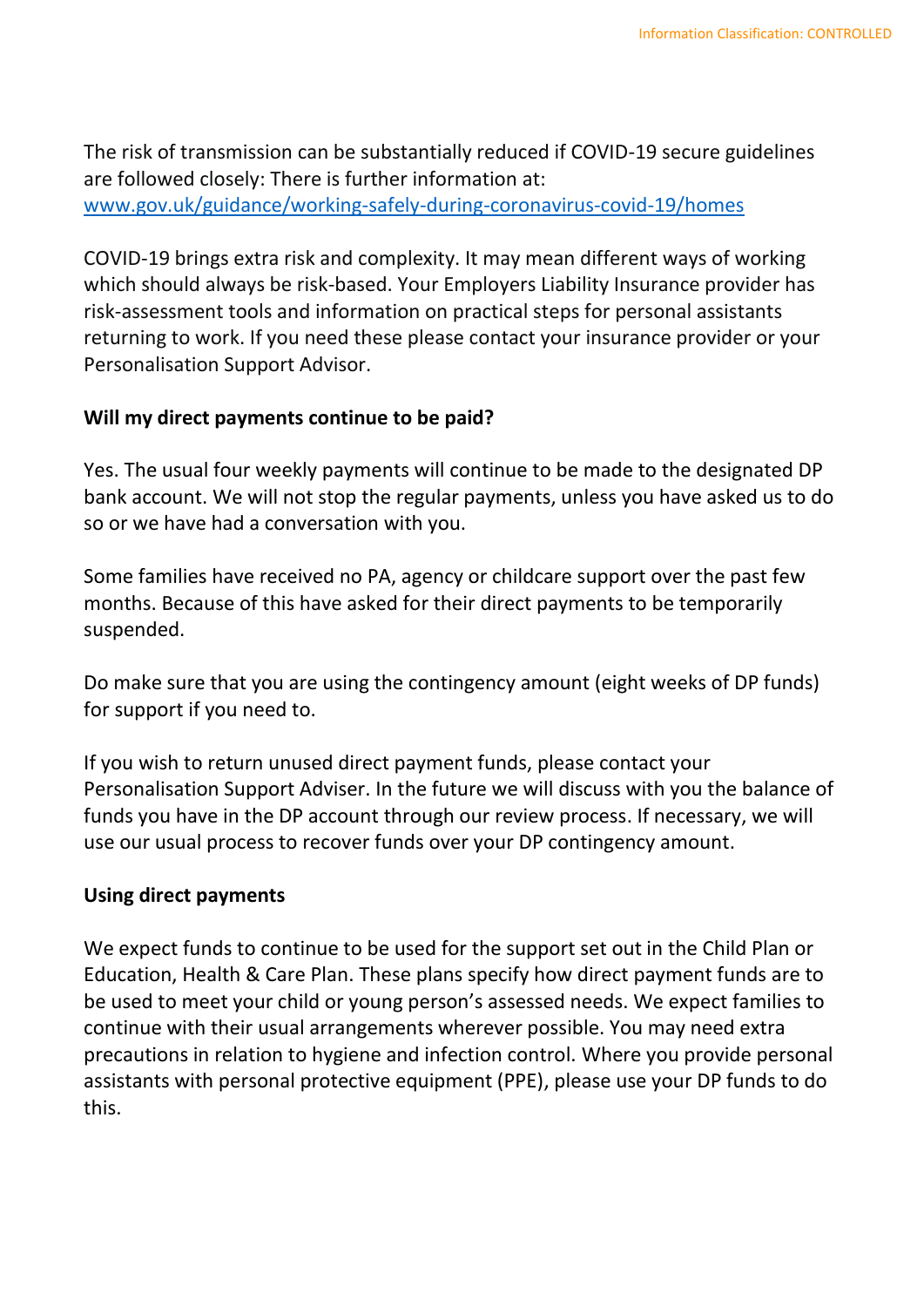and discussed with their PA the support that could be provided. During the previous lockdowns, many personal assistants stayed in regular video or telephone contact. We encourage you to make these arrangements again if face to face contact is not For many families their usual personal assistant support has continued throughout the pandemic. Where this was not possible, many families took a creative approach suitable.

Clinically extremely vulnerable people are being advised not to go to work outside their homes during lockdown. This may apply to your personal assistant.

 We encourage families to discuss with their PA the best way in which support can be delivered. We encourage families to continue to pay personal assistants their average wages. We are keen for personal assistants not to be at a disadvantage during the current lockdown.

 If you use casual or zero hours workers and work has not already been agreed in advance, you do not have to offer them work during this time.

#### **Personal Protective Equipment (PPE)**

 As an employer you remain under an obligation to ensure that there is a safe system of work in place. You can insist on greater standards of hygiene and care.

 needs to be considered. If you are unsure what PPE you should buy, or if you have Accessing appropriate personal protective equipment for your personal assistants difficulty getting it, please contact your allocated worker.

 You can use your direct payment funds to buy PPE for your personal assistants. Please keep all receipts as evidence of DP expenditure.

 If your child or young person receives a personal health budget, or support is being delivered from an agency or a childminder, it is for them to advise, source and purchase the PPE depending on individual circumstances.

 The government guidelines are being updated and the advice on topics such as PPE changes. You should follow advice on the government and NHS websites.

The Department of Health and Social Care has information on PPE: wearing the right [PPE](http://www.gov.uk/government/publications/coronavirus-covid-19-guidance-for-people-receiving-direct-payments/coronavirus-covid-19-qa-for-people-receiving-a-personal-budget-or-personal-health-budget#wearing-right-ppe)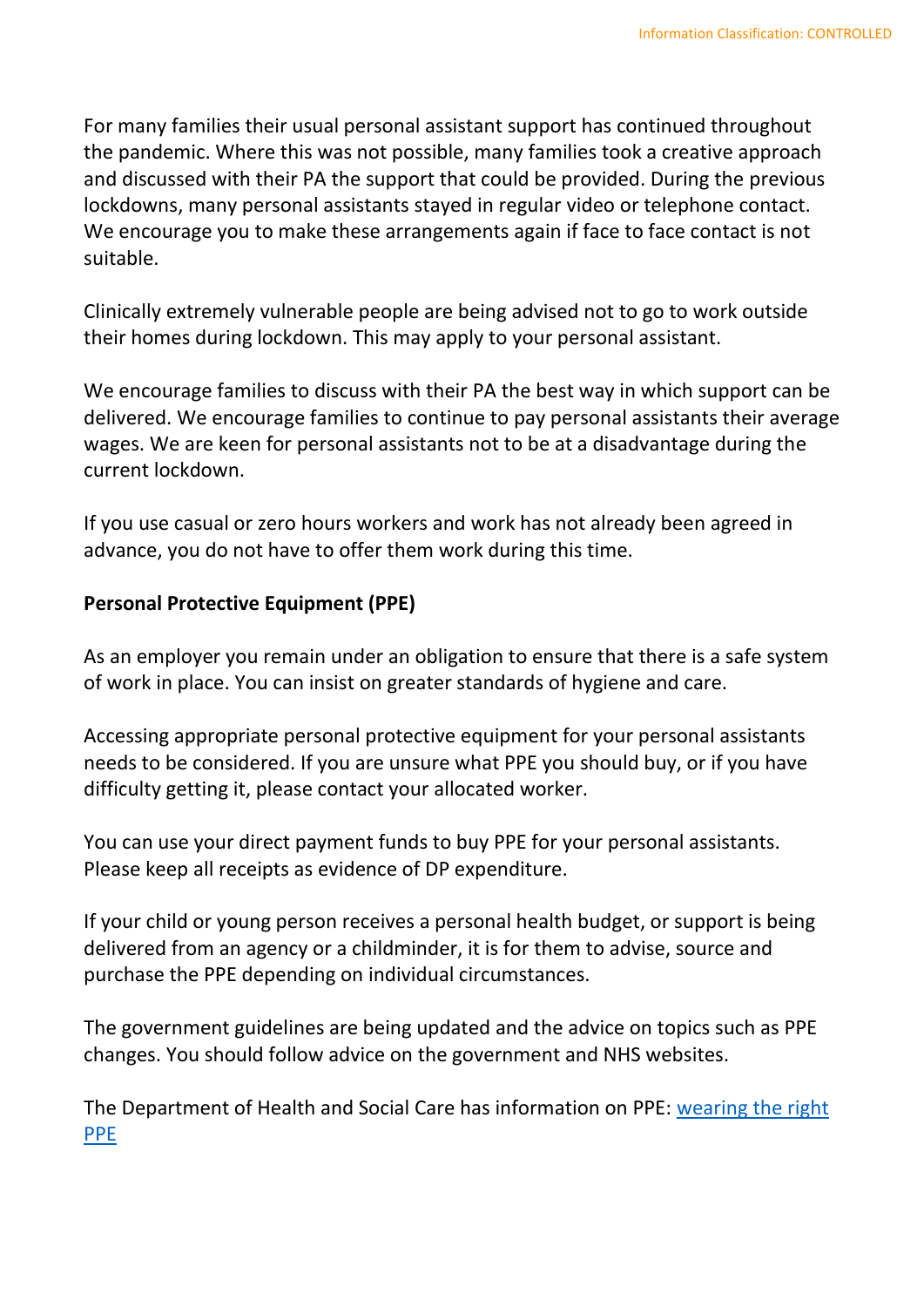#### **Will direct payment funds be recovered if the balance is over the contingency amount?**

 At direct payment review discussions, we are checking with you the balance of funds held in the direct payments account. We will follow our usual process to recover funds over your DP contingency amount.

 If you wish to return unused direct payment funds, please contact your Personalisation Support Adviser.

 designated DP bank account. For most families, the usual four weekly payments have continued to be made to the

 The payment dates for funds to be paid into DP accounts for 2021 is on our website: [www.cornwall.gov.uk/directpaymentsforms](http://www.cornwall.gov.uk/directpaymentsforms) 

#### **Using direct payments to employ and pay an adult family member living in your household**

 Most families continue to use their direct payment as agreed in the child plan. There were circumstances where families needed to arrange different support as a result of the previous lockdowns.

 Where it continued to meet the needs, we agreed on an individual basis that family members could be paid from DP funds to provide ongoing support. This helps to keep please discuss any changes to PAs with your allocated worker. We took a flexible approach as we were keen to avoid families having no PA support. safe those who are vulnerable. This needs to be agreed by a Team Manager, so

 support. They can discuss the various options that may be available so that you are able to maintain the support you need. Please contact your allocated worker if your personal assistant will not be providing

#### **DBS checks for temporary personal assistants who are paid from DP funds**

 During the current lockdown, we will agree these same terms if you are without your During the previous lockdowns we were keen to make sure that the DBS process was not a barrier to families who needed to make alternative support arrangements. usual PA: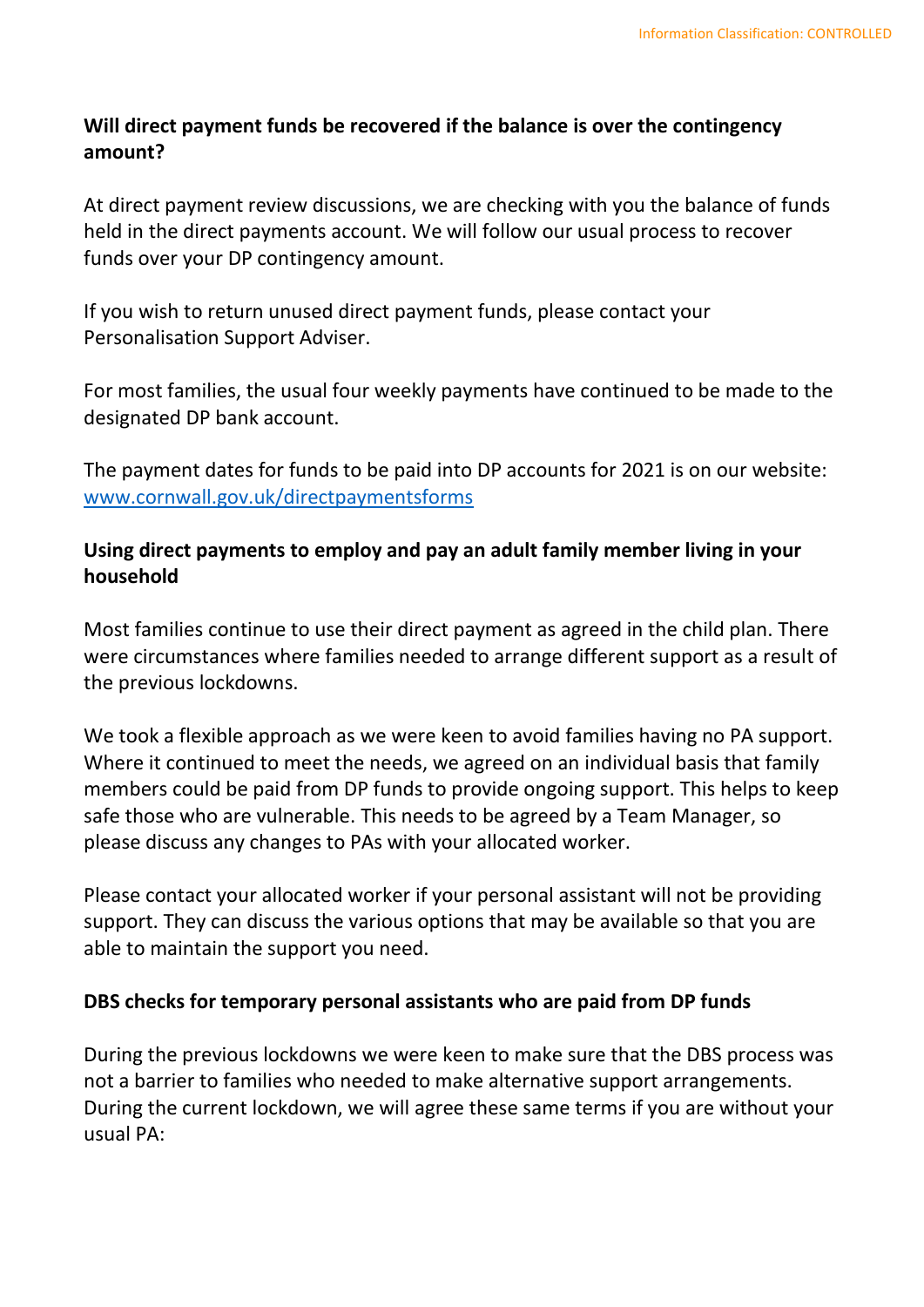- 1. If a relative or friend (living outside of the child's home) is paid as PA to provide support for the short term, (defined as up to one month), the PA does not need to undertake a DBS check.
- 2. If a relative or friend is living in the same household as the DP child, and is supporting for the short term, (defined as up to one month). The PA does not need to undertake a DBS check.
- DBS online application and provide evidence of their identity via video calling facilities, for example WhatsApp. They can then be paid from DP funds once their identity had been provided and checked by us. We will not wait for the DBS 3. If a relative or a friend is supporting longer term, they will need to complete the Bureau to issue their DBS notification.

 Safeguarding of our children and young people is paramount. Our usual practice is to undertake enhanced DBS checks for all personal assistants who you wish to recruit to support your child.

 Please contact your Personalisation Support Advisor if you would like more information on the DBS process.

#### **DBS identity checks for personal assistants**

We are continuing to check applicant's identity using video verification of documents.

 would usually. This means that we do not see the applicant's original identity documents as we

 documents before they start working for you. These will be the same documents Please ask your personal assistant to show you the original versions of these they provided as evidence of identity via remote video verification. In some cases where information is not clear, we may need to see original documents.

#### **Support from the team**

 We have continued to provide help and support to families by keeping in regular contact. This may have been from a home visit, telephone or video call. Once the current restrictions are eased, we will once again arrange home visits. In the meantime, we will carry out most reviews via telephone or video calls.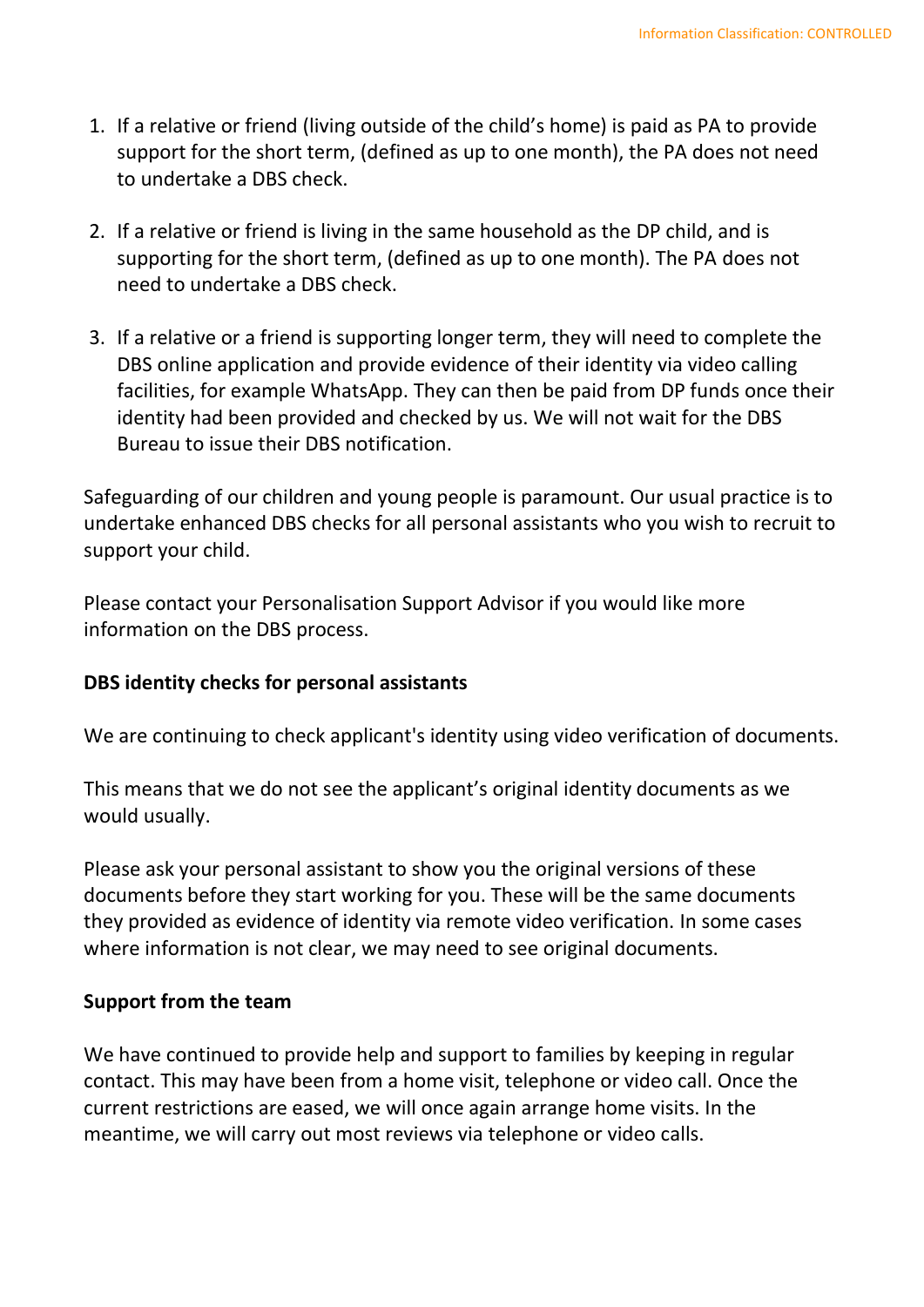We continue to make significant savings by reducing the amount of printing. Thank you for providing us with your email address so that information can be sent to you. If your email address changes, please let us know. Guidance and forms are also available on our web page: www.cornwall.gov.uk/directpaymentsforms

 to your Personalisation Support Advisor by email, rather than by post. Please continue to complete the DP expenditure sheets electronically and send these

 You can reach us by email or mobile phone. Your Employers Liability Insurance providers are also able to assist with any employment queries you may have.

 Disabled Children & Therapy Service contacts you. If you have any concerns, please contact us and we will ensure a member of the

#### **Our contact details:**

**Carey Thomas**  07973 813531 [carey.thomas@cornwall.gov.uk](mailto:carey.thomas@cornwall.gov.uk) 

**Emma Stiles**  07483 382323 [emma.stiles@cornwall.gov.uk](mailto:emma.stiles@cornwall.gov.uk) 

**David Briggs**  07791 124282 [david.briggs@cornwall.gov.uk](mailto:david.briggs@cornwall.gov.uk) 

**Alan Anderson**  07891 840261 [alan.anderson@cornwall.gov.uk](mailto:alan.anderson@cornwall.gov.uk)